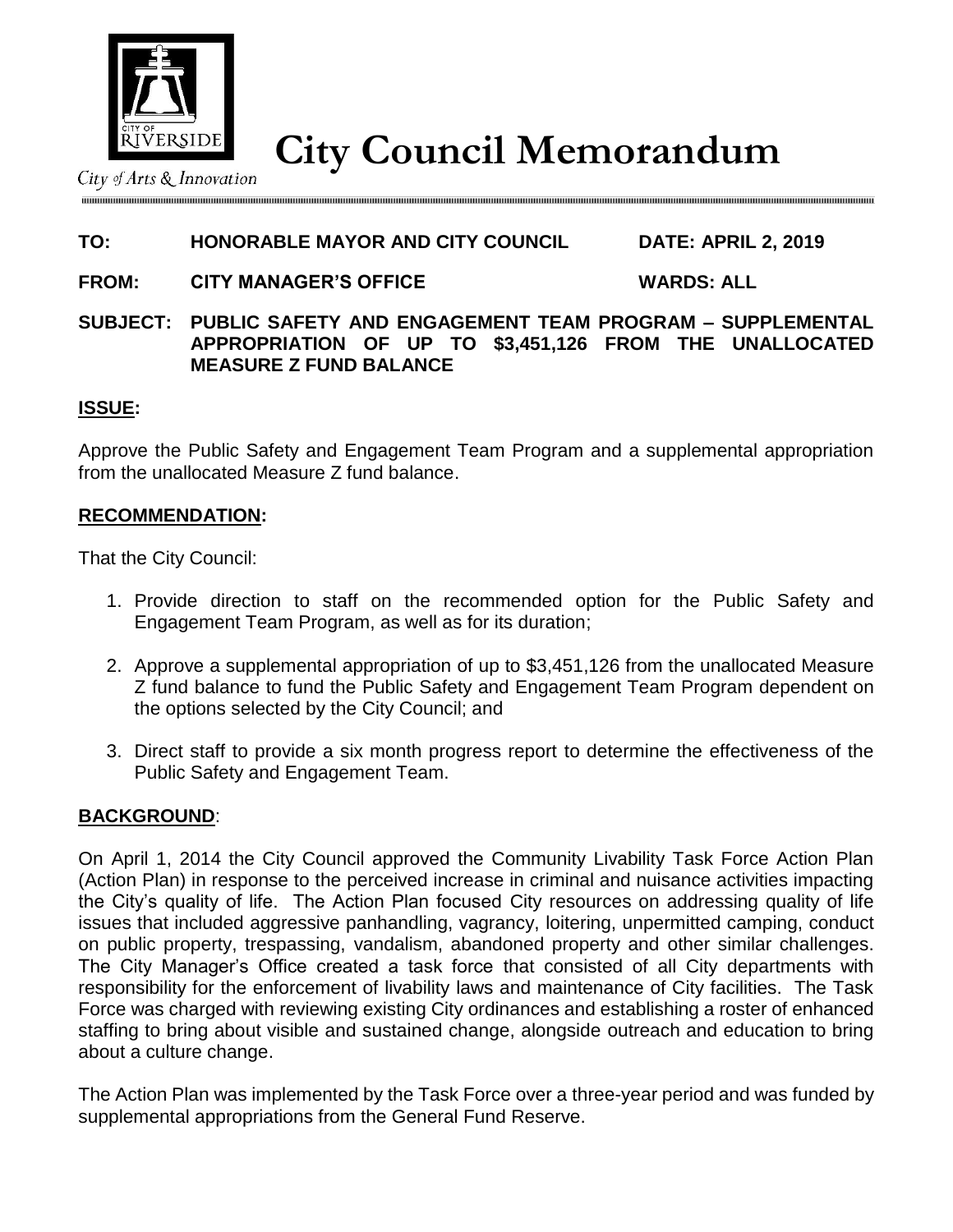## **DISCUSSION:**

## *Context – 3-1-1 Call Center Service Requests Related to Homelessness*

The City's 3-1-1 Call Center allows residents to request City services or submit comments or complaints. Once a service request is submitted, it is assigned a service request number, and is tracked and delivered to the appropriate City staff.

For the calendar year 2018, the 3-1-1 Call Center received 4,613 service requests related to homelessness that were assigned to the Office of Homeless Solutions, Code Enforcement, or the Riverside Police Department. This equates to about 13 calls per day, with nearly a quarter of all calls associated to issues in Ward 1.

| 3-1-1 Call Center - 2018 Service Requests |                                                     |                             |                                      |                                              |             |       |  |  |
|-------------------------------------------|-----------------------------------------------------|-----------------------------|--------------------------------------|----------------------------------------------|-------------|-------|--|--|
| <b>WARD</b>                               | <b>Office of Homeless</b><br><b>Solutions (CMO)</b> |                             | Code<br><b>Enforcement</b><br>(CEDD) | <b>Riverside Police</b><br><b>Department</b> |             | Total |  |  |
|                                           | <b>Homeless</b><br>Encampment                       | <b>Homeless</b><br>Outreach | Debris,<br><b>Homeless</b>           | Loitering,<br><b>Homeless</b>                | Panhandling |       |  |  |
| Ward - $1$                                | 487                                                 | 18                          | 344                                  | 277                                          | 16          | 1,142 |  |  |
| Ward - $2$                                | 226                                                 | 12                          | 212                                  | 144                                          | 8           | 602   |  |  |
| Ward - $3$                                | 287                                                 | 16                          | 295                                  | 191                                          | 39          | 828   |  |  |
| Ward - 4                                  | 71                                                  | 8                           | 51                                   | 60                                           | 14          | 204   |  |  |
| Ward - $5$                                | 213                                                 | 10                          | 177                                  | 90                                           |             | 491   |  |  |
| Ward - $6$                                | 338                                                 | 11                          | 313                                  | 137                                          | 17          | 816   |  |  |
| Ward - 7                                  | 215                                                 | 21                          | 173                                  | 105                                          | 8           | 522   |  |  |
| Not Assigned                              | $\overline{2}$                                      | $\overline{0}$              | 4                                    | $\overline{2}$                               | $\Omega$    | 8     |  |  |
| <b>Total</b>                              | 1,839                                               | 96                          | 1,569                                | 1,006                                        | 103         | 4,613 |  |  |

Source: 3-1-1 Call Center

# *Public Safety and Engagement Team Program*

The City Manager's Office has again convened a multi-departmental program in response to the concerns that have been expressed in relation to the ongoing challenge of homelessness and its impact on quality of life in the City. While similar to the efforts undertaken through the Community Livability Task Force, this effort will pursue a more holistic and proactive approach – one that creates a balance between maintaining order in the public realm and provides individuals experiencing homelessness a path to exit the condition.

Individuals experiencing homelessness are not defined by a single characteristic; the factors that lead to homelessness are varied – economic, medical, substance abuse, mental health, and criminal. The impact of homelessness on quality of life is equally varied. The Public Safety and Engagement Team will help ensure that quality of life is maintained, City facilities are being used in a safe and enjoyable manner, problems in the parks and public areas are addressed quickly and efficiently, and community members are behaving in accordance with applicable City codes and ordinances. Issues arising from unlawful panhandling, camping, abandoned personal belongings and vagrancy will also be addressed.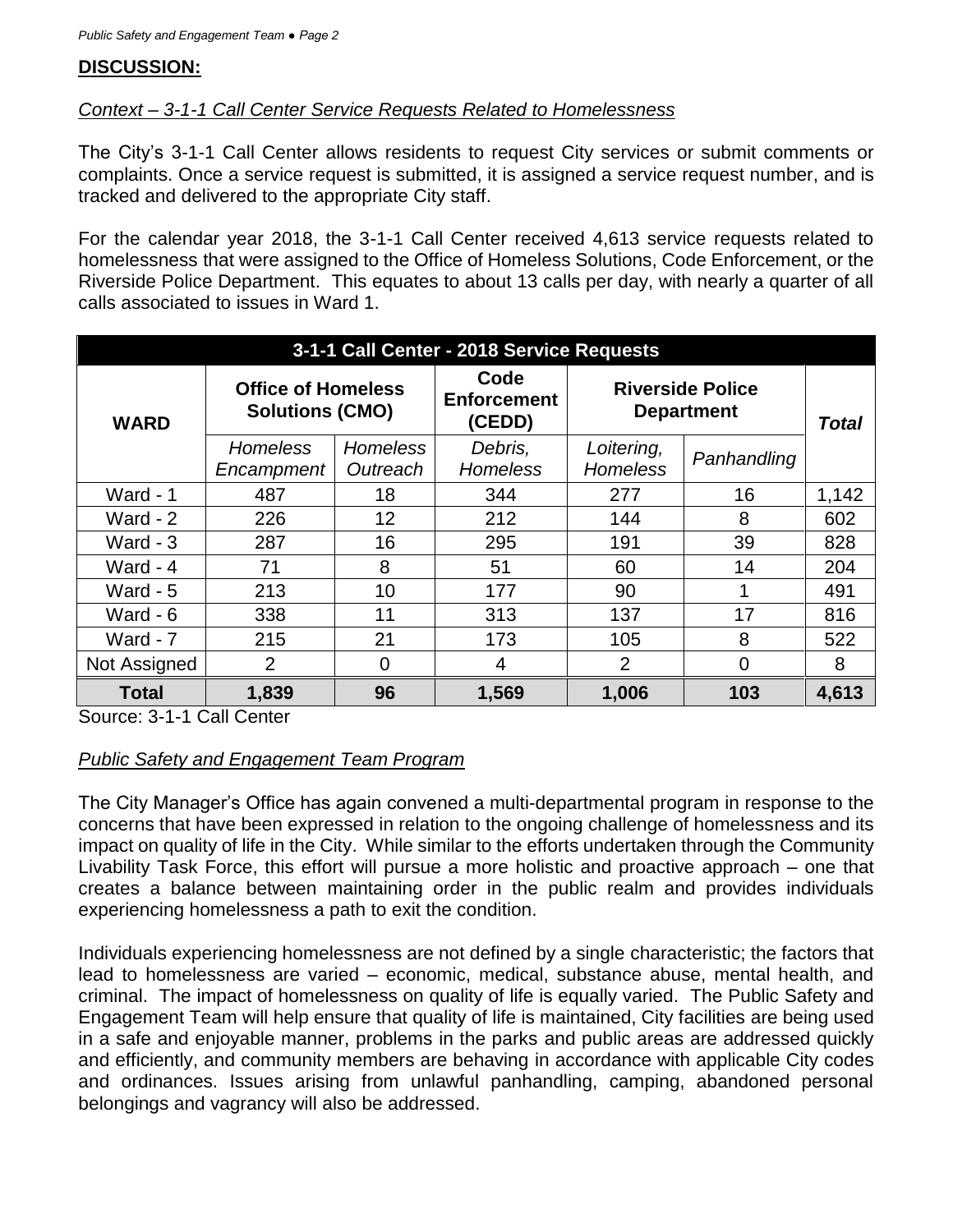#### *Public Safety and Engagement Team ● Page 3*

To this end, staff is recommending that a multi-departmental team be constituted to operate on a full-time basis, throughout the City, including during weekends when possible. A multidepartmental approach is necessary given that no one department, division or team 'owns' the challenges brought forth by the issue of homelessness. This Team will consist of representatives from the City departments listed below, and will receive specialized training related to homeless engagement, mental health and public health. New personnel will be needed to facilitate implementation of this Program and not impact the ongoing operations of each of these departments. Where possible, departments will absorb work related to the Public Safety and Engagement Team or pursue opportunities to work with external providers (i.e., social workers and mental health professionals).

- Riverside Police Department (RPD)
- Community and Economic Development Department Code Enforcement Division (Code)
- City Manager's Office Office of Homeless Solutions (OHS)
- Parks, Recreation, and Community Services Department (PRCSD)

In support of the Team's operations, staff intends to contract out homeless encampment cleanup services. The selected vendor will be responsible for performing clean-up services in a manner consistent with the City's abatement procedures and in compliance with all applicable laws. Equipment, supplies, insurance, training and personnel will be provided by the selected vendor who will work alongside and under the direction of the Public Safety and Engagement Team. Request for Proposals No. 1900 (Homeless Encampment Clean-Up Services) was issued on January 29, 2019. As of the writing of this report, staff is working to award the proposal. This initial contract, for an amount not to exceed \$50,000, will be absorbed within the Office of Homeless Solutions budget, in advance of expanding the service at a later date. The fiscal impact associated with the implementation of the Public Safety and Engagement Team allots \$500,000 for homeless encampment clean-up services. Before expanding the contract beyond the initial amount, City staff will return to the City Council to award the contract.

While we are all familiar with the roles each of these City departments play on a daily basis, the Team's disposition must be different in order for it to be effective. Members selected for the Public Safety and Engagement Team will need to have a distinct skillset beyond what is normally expected of them in their professional capacity: compassion, determination, understanding, patience. For these reasons the Team's operation will be underpinned by the following guiding principles:

- 1. Engage individuals in a constitutionally compliant manner.
- 2. Treat individuals with utmost dignity and respect.
- 3. Maintain order in the public realm, upholding the law.
- 4. Respect private property rights.
- 5. Ensure employee safety at all times.

The Team will receive training so that they are prepared to safely interact with the homeless population in a way that is focused on providing resources and assistance, rather than just simply enforcement. Given the varied characteristics of homelessness, the training offered will inform the Team on the various backgrounds of homeless individuals (i.e., veterans, persons with mental illness, or transitional age youth). The training will also expose the Team to the challenges faced by homeless individuals, including hunger, sleep deprivation, domestic violence, assaults, and substance abuse.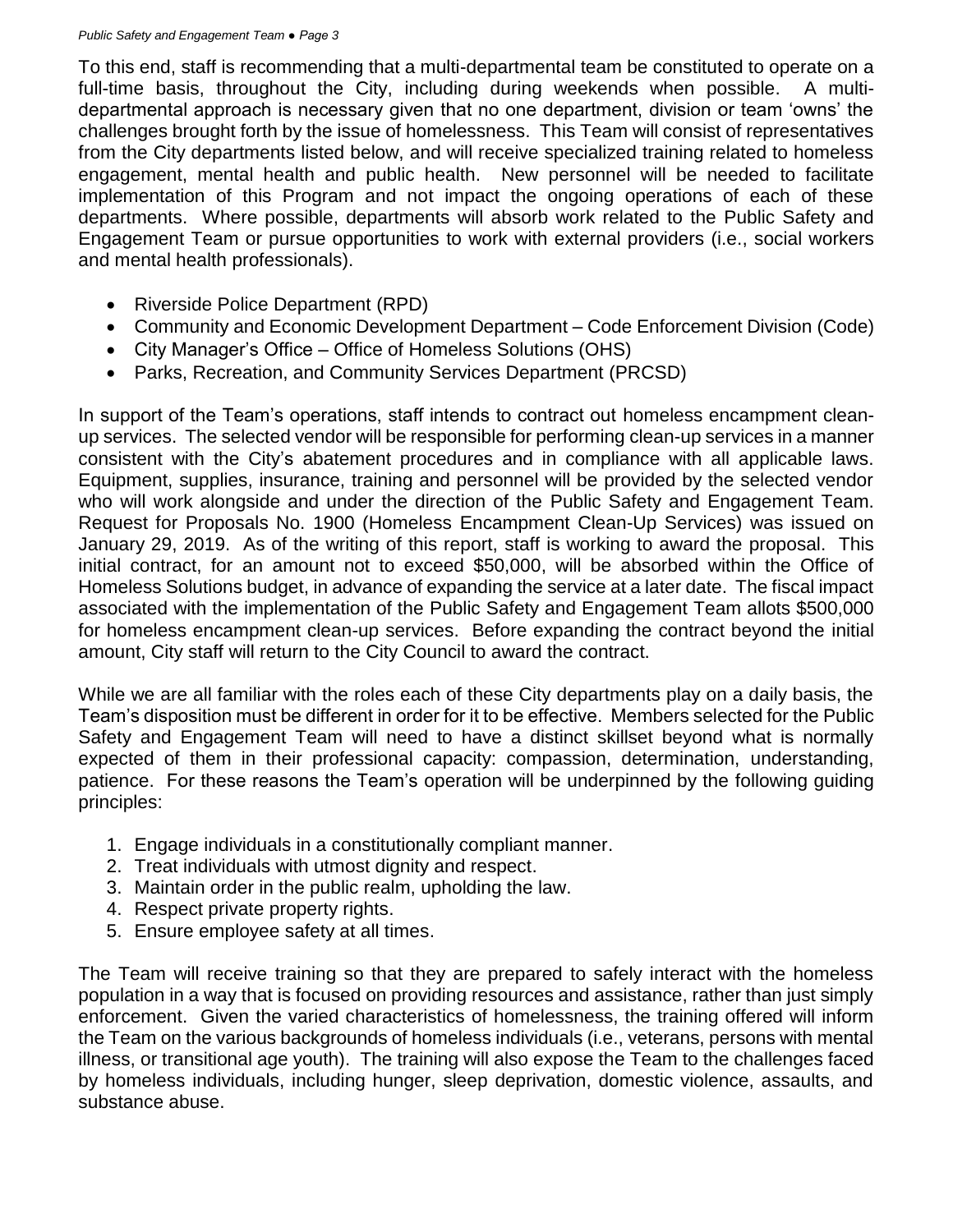Emphasis will be placed on communication, compassion and understanding that strategies for building rapport and cooperation offer the best chance for achieving results; how the Team handles any particular encounter is critical as it may either build rapport or create more challenges and undermine the Team's efforts.

It should be noted that the Team will work alongside the City's various community partners – public agency, non-profit community, neighborhood groups, and faith-based organizations – in support of the City's Housing First Plan.

## *Office of Homeless Solutions*

The Office of Homeless Solutions (OHS) was established in 2017 to respond to the ongoing challenge of homelessness and its impact on the community. To achieve this goal, the City committed to Housing First as a best practice approach to address homelessness, pairing housing with wrap-around supportive services; the City Council adopted a Housing First Plan in March 2018. OHS is responsible for overseeing implementation of the City's Housing First Plan, working with various City departments and community partners on its implementation. Current OHS initiatives and programs include homeless outreach, housing development and workforce development, among others.

Should the City Council determine to proceed with the Public Safety and Engagement Team Program, it is critical that OHS be able to expand its own operations in order to provide the needed balance. OHS staff will issue two separate Request for Proposals (RFPs) in the coming weeks to scale up homeless outreach and case management services by partnering with vendors experienced in providing these services; the selected vendors will work alongside the City's three outreach workers and one case manager.

The Outreach Team conducts daily mobile outreach and client service engagement for homeless individuals and families on the streets, in service venues, and other locations where they can be found in Riverside. The Outreach Team responds to the issues and concerns of people in need of assistance as well as local residents, businesses and others relative to homelessness in this community. Focused on the "hardest-to-reach" and "service-resistant" chronically homeless population, the Outreach Team works in partnership with city staff, local service providers, health professionals, law enforcement, and the community at-large to help people get off the streets and connected with the services they need. Once individuals are transitioned into housing, ongoing case management and supportive services are provided to individuals to help ensure housing stability. Case managers help develop a personalized plan for each individual, maintain regular contact, provide needed support, and help coordinate the services needed to achieve selfsufficiency.

Funding for these two RFPs will come from the previously approved and currently unallocated OHS Measure Z balance. Staff will return to the City Council to award contracts for both of these RFPs; no funding is requested as part of this report.

### *Mental Health Beds at the Hulen Place Campus*

Since 2005, the City, in partnership with a broad range of non-profit organizations, social service agencies, and faith-based organizations have worked together to operate and program the Hulen Place Campus (Campus). The Campus provides a centralized environment to provide an array of housing and supportive services designed to assist homeless individuals and families to address their issues and achieve housing stability. Modeled after the PATH Mall concept and similar models across the county, the campus offers a coordinated system of care that includes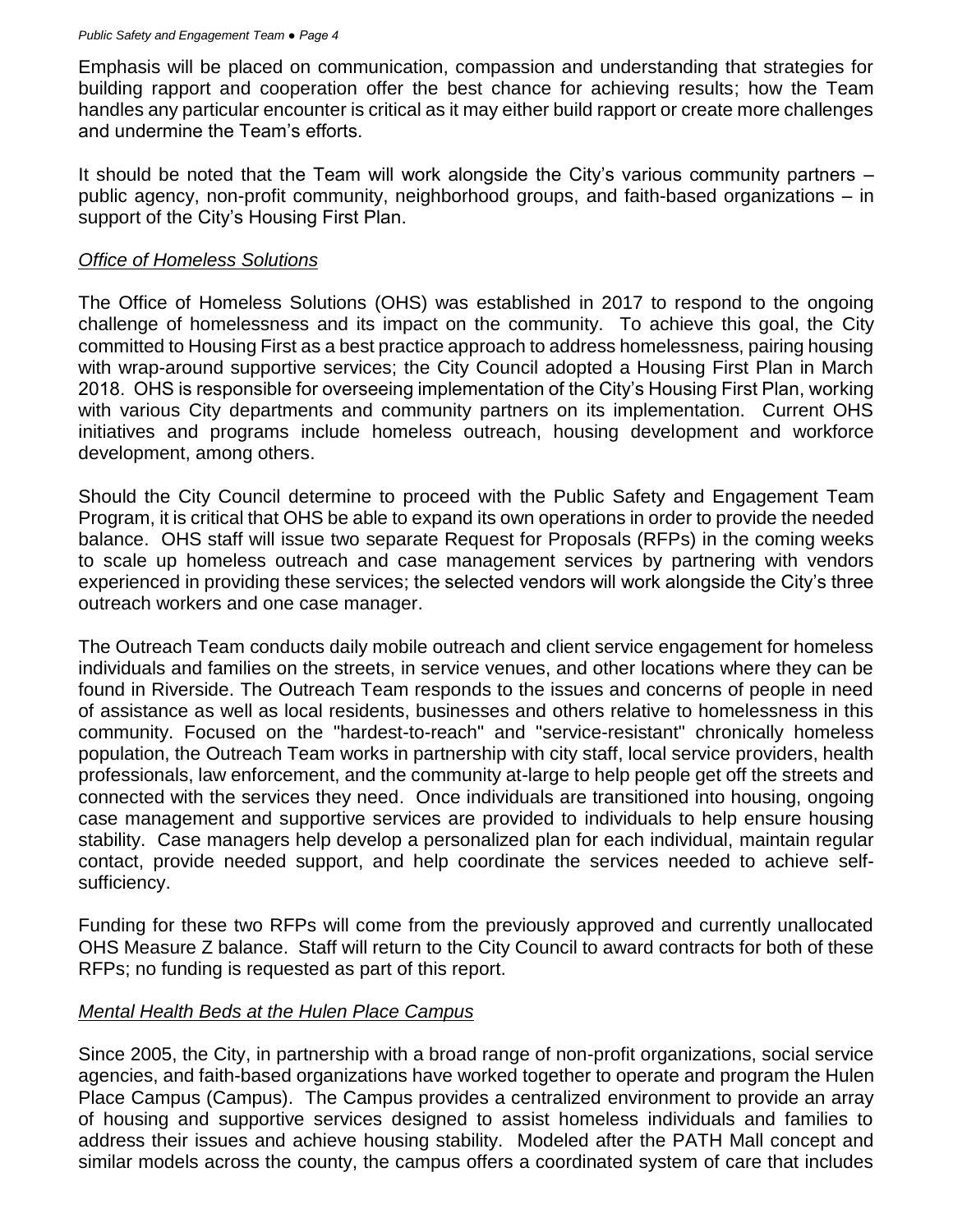#### *Public Safety and Engagement Team ● Page 5*

strategic outreach, crisis intervention, interim housing, rapid re-housing, homeless prevention resources and coordinated case management. A central theme of the Campus is a collaborative focus on nationally acclaimed best practice strategies and is administered consistent with the City's Housing First Plan and other rapid re-housing approaches.

On June 27, 2018 Governor Edmund G. Brown, Jr. signed into law Senate Bill 850, which authorized the Homeless Emergency Aid Program (HEAP). HEAP was a \$500 million block grant program designed to provide direct assistance to cities, counties and Continuums of Care (CoCs) to address the challenge of homelessness throughout California. The City would be eligible to apply for HEAP funding through the Riverside County CoC which received an approximately \$9.7 million allocation. In order to be eligible to apply for this funding, the City was required to adopt a Shelter Crisis Declaration; such Declaration was approved by the City Council on December 4, 2018.

The City submitted an application to the Riverside County CoC in order to facilitate the build-out of the Campus. The application requested \$3 million and included construction of a Navigation Center, Behavioral Health Interim Housing, Bridge Housing, expansion of the Emergency Shelter, and provided offices for the Medical Clinic and Outreach and Case Management services. On February 14, 2019 the City was officially notified that the Riverside County CoC did not fund its application. The City appealed this determination, and on March 4, 2019 the Riverside County CoC awarded the City \$606,575 to build out the Bridge Housing portion of the application which will provide an additional 54 beds at the Campus.

As part of the expanded Campus concept, staff proposed the development of a Behavioral Health Interim Housing component that would provide 28 additional interim housing beds to individuals experiencing homeless with behavioral health needs coupled with supportive services who do not need immediate crisis stabilization. The City partnered with Helping Hearts of California (Helping Hearts) to propose this component of the application as Helping Hearts would operate this facility.

All clients at this facility will receive Intensive Case Management (ICM) services which include linkage and consultation to appropriate resources and services in the community. ICM services include assisting the client with benefit acquisitions, linkage and transportation to medical and psychiatric care and discharge planning. Clients work with Helping Hearts to establish a viable discharge plan for independent living, maintaining residence until safe and permanent housing is secured. Helping Hearts Behavioral Health Technicians will facilitate process groups ranging in topics from Substance Use Disorders, Wellness Recovery Action Plan groups, Budgeting/Money Management, and behavioral health topics groups. This service is linked to an established and verified service provider.

The cost to build out this component of the Campus totals approximately \$672,158 and is a onetime allocation. Operation of this component would be covered by Helping Hearts.

## *Park Rangers*

Development of the Public Safety and Engagement Team Program evolved from an initial discussion on potentially reinstituting the City's previous Park Ranger Program. Staff is recommending the City Council evaluate the effectiveness of the Public Safety and Engagement Team Program, if approved, before directing staff to further evaluate the feasibility and need for a Park Ranger Program.

Staff is aware of at least one proposal developed by a community group in favor of reinstituting the Park Ranger Program.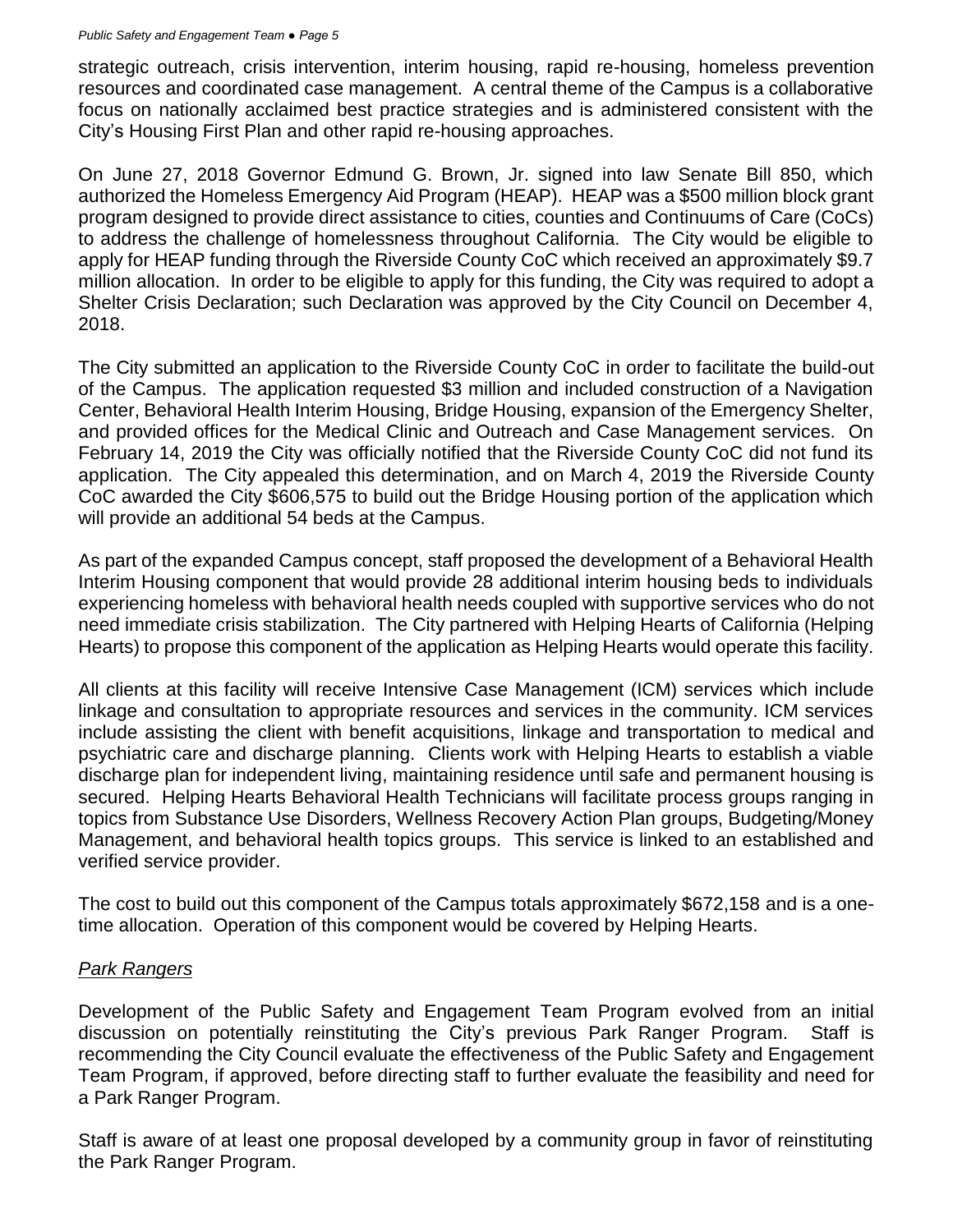## *Options for Consideration*

The following options are presented for City Council discussion and consideration:

| Option | <b>Title</b>                                                                                                                                                                                                                                                  | <b>Description</b>                                                                                                                                                                                                                                                                                    |
|--------|---------------------------------------------------------------------------------------------------------------------------------------------------------------------------------------------------------------------------------------------------------------|-------------------------------------------------------------------------------------------------------------------------------------------------------------------------------------------------------------------------------------------------------------------------------------------------------|
| A      | <b>Status Quo</b>                                                                                                                                                                                                                                             | Continue existing operations (programming and staffing).                                                                                                                                                                                                                                              |
| B      | <b>PSET</b><br>One Team                                                                                                                                                                                                                                       | Approve one Public Safety and Engagement Team consisting of staff<br>from the following City departments: RPD; Code; OHS; and PRCSD.<br>New personnel (including equipment and training) would be added to<br>Code and PRCSD. Homeless encampment cleanup services would be<br>contracted out.        |
|        | <b>PSET</b><br><b>Two Teams</b>                                                                                                                                                                                                                               | Approve two Public Safety and Engagement Teams consisting of staff<br>from the following City departments: RPD; Code; OHS; and PRCSD.<br>New personnel (including equipment and training) would be added to<br>Code, PRCSD, and RPD. Homeless encampment cleanup services<br>would be contracted out. |
| D      | Build out the proposed mental health component of the Hulen Place<br>Campus. This would expand the availability of mental health services<br>Mental<br>by adding 28 beds in partnership with a non-profit provider (Helping<br><b>Health Beds</b><br>Hearts). |                                                                                                                                                                                                                                                                                                       |
| E      | Park<br>Rangers                                                                                                                                                                                                                                               | Staff will evaluate the concept to evaluate its feasibility and need in the<br>context of the City's current efforts, including the Public Safety and<br>Engagement Team if approved.                                                                                                                 |

# **FISCAL IMPACT:**

The fiscal impact to implement the Public Safety and Engagement Team Program will depend on the option(s) selected by the City Council, and could range from \$1,130,810 to \$3,451,126 annually. The table below outlines the fiscal impact for each of the options outlined previously.

It is recommended that a non-departmental budget section be established for the Public Safety and Engagement Team Program with line item funding for each department. This will allow for tracking of the costs of the overall program and will also keep the funds separate from regular departmental operations.

| <b>Option</b> | Title             | <b>Fiscal Impact</b><br>(On-Going / One-Time)     | <b>Notes</b>                                                                                                                                                                                                                                                                                                                                                                                                                                         |
|---------------|-------------------|---------------------------------------------------|------------------------------------------------------------------------------------------------------------------------------------------------------------------------------------------------------------------------------------------------------------------------------------------------------------------------------------------------------------------------------------------------------------------------------------------------------|
| A             | <b>Status Quo</b> | <b>None</b>                                       | The City's approved budget outlines funding for<br>all existing operations.                                                                                                                                                                                                                                                                                                                                                                          |
| B             | One Team          | \$962,210<br>(ongoing)<br>\$168,600<br>(one-time) | • This option would fund one full-time Public<br>Safety and Engagement Team, with coverage<br>anticipated to be five days per week.<br>• New personnel (including equipment and<br>training) would be added to Code and<br>PRCSD.<br>• RPD would absorb the costs associated with<br>participating on the team within its approved<br>budget. No new personnel would be added.<br>• Homeless encampment cleanup services<br>would be contracted out. |